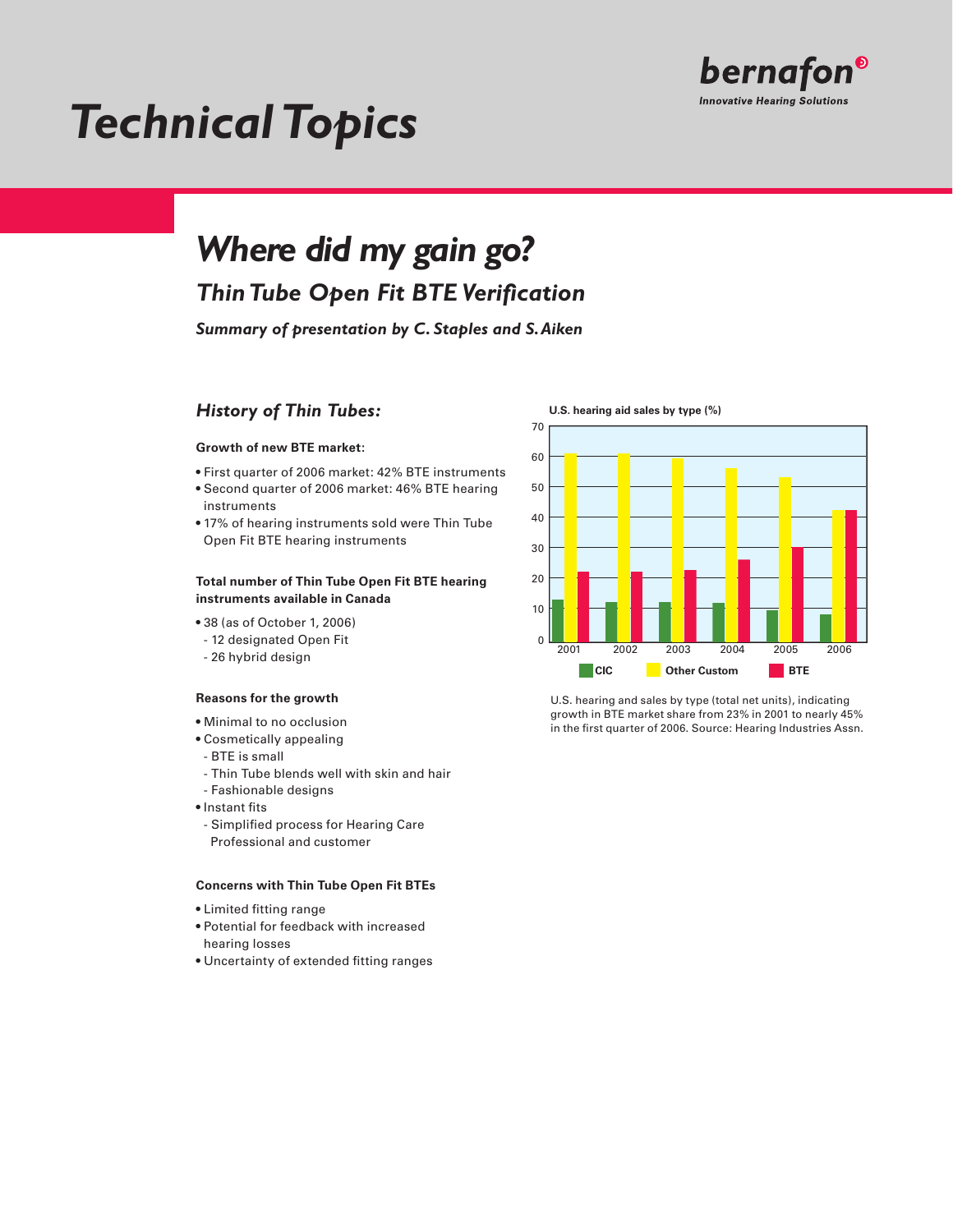

## *Acoustic effects of Open Fit Thin Tube BTEs*

#### **The vent-out effect**

• The vent is a two-way street; sound travels in through the vent and travels out the vent as well. The larger the vent the greater the possibility for more sound to escape through the vent

**More gain is needed to account for vent loss (below 1000 Hz)**





### **Thin Tube effect**

• The thin tube (because of its smaller diameter) reduces the resonance peaks that would normally be present in standard tubing. This creates a situation where there is more electronic gain required by the hearing aid to meet the same output target

**More gain is needed to reach the same output (above 1000 Hz)**

#### **Amplified sound and vent-in interactions**

- Open Fit BTEs provide a pleasing mix of natural and amplified sound; however at similar levels these sounds do not interact well
- Where the amplified sound is dominant (usually high frequencies) only the amplified sound is heard
- Where the vent-in sound is dominant (usually the low frequencies) only the vent-in sound is heard
- When the amplified sound and vent-in sound are at the similar levels, a conflict occurs. The combination of these two sounds at similar levels can lead to a doubling or complete cancellation of sound

### **More/less gain can be needed to account for phase interactions**





Doubling and cancelling occur at frequencies where the vent-in and amplified sounds interact at similar levels; a doubling is seen when in phase and a cancelling of sound is **page 2** seen when out of phase.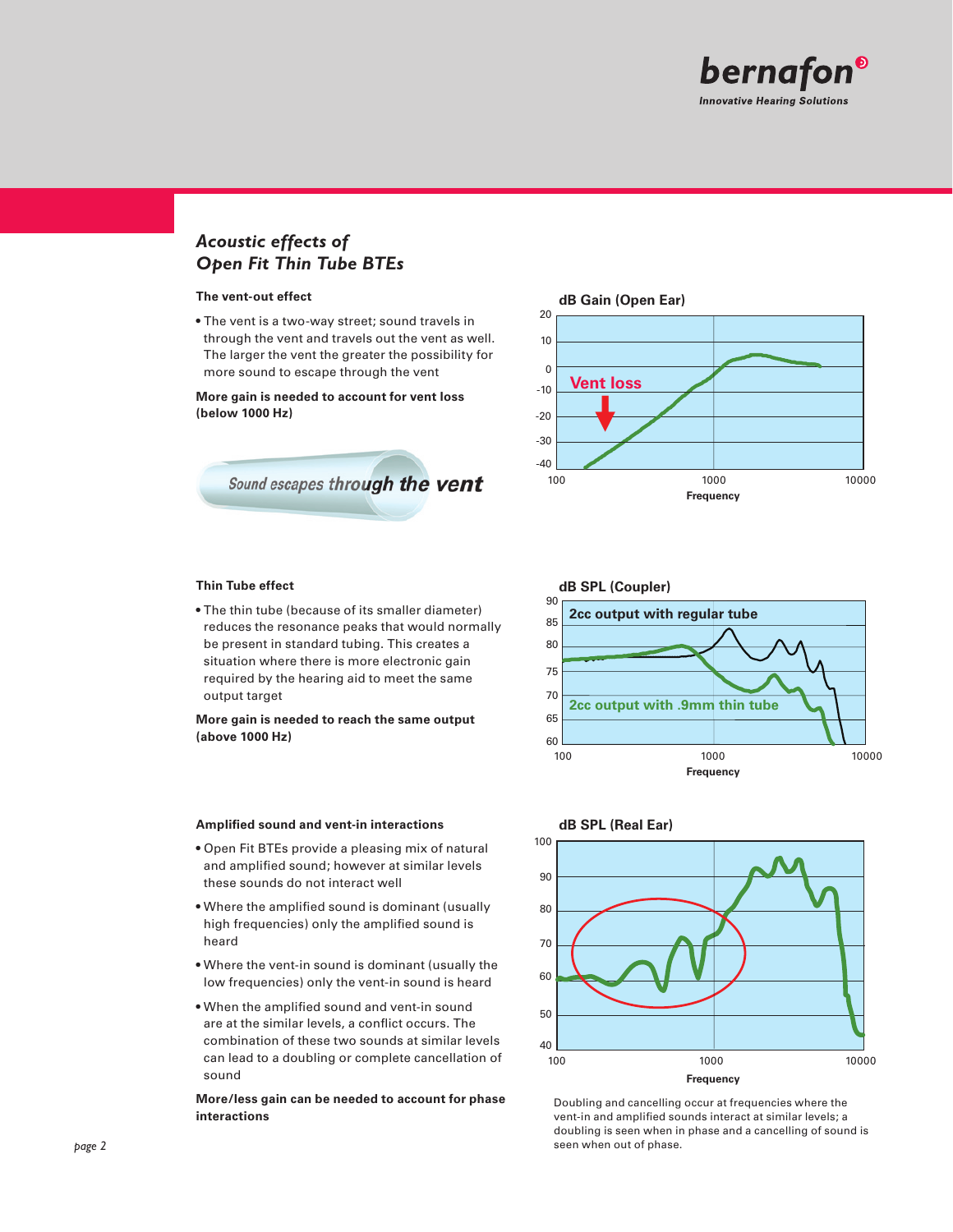

## *Verification Recommendations*

### **Reference microphone contamination**

- Due to the large vent with Open Fit Thin Tube BTEs, sound can escape out of the canal and possibly contaminate the input to the reference microphone
	- If contamination occurs, the reference microphone measures an increase in sound volume and the hearing aid analyzer reduces the level of the test stimulus

This might result in an underestimation of hearing aid output. The result of not taking this into account could lead to over amplification

## **Underestimation of output due to**



Speechmap screen shot from Audioscan Verifit®



Speechmap screen shot from Audioscan Verifit®

## **The solution**

• The contamination of the reference microphone can be avoided by muting the hearing aid during the equalization process. Upon completion of the equalization process, turn the hearing microphone on and proceed with the hearing aid analysis. It is critical that the patient does not move during this process. Should the patient move restart the fitting/equalization process



Speechmap screen shot from Audioscan Verifit®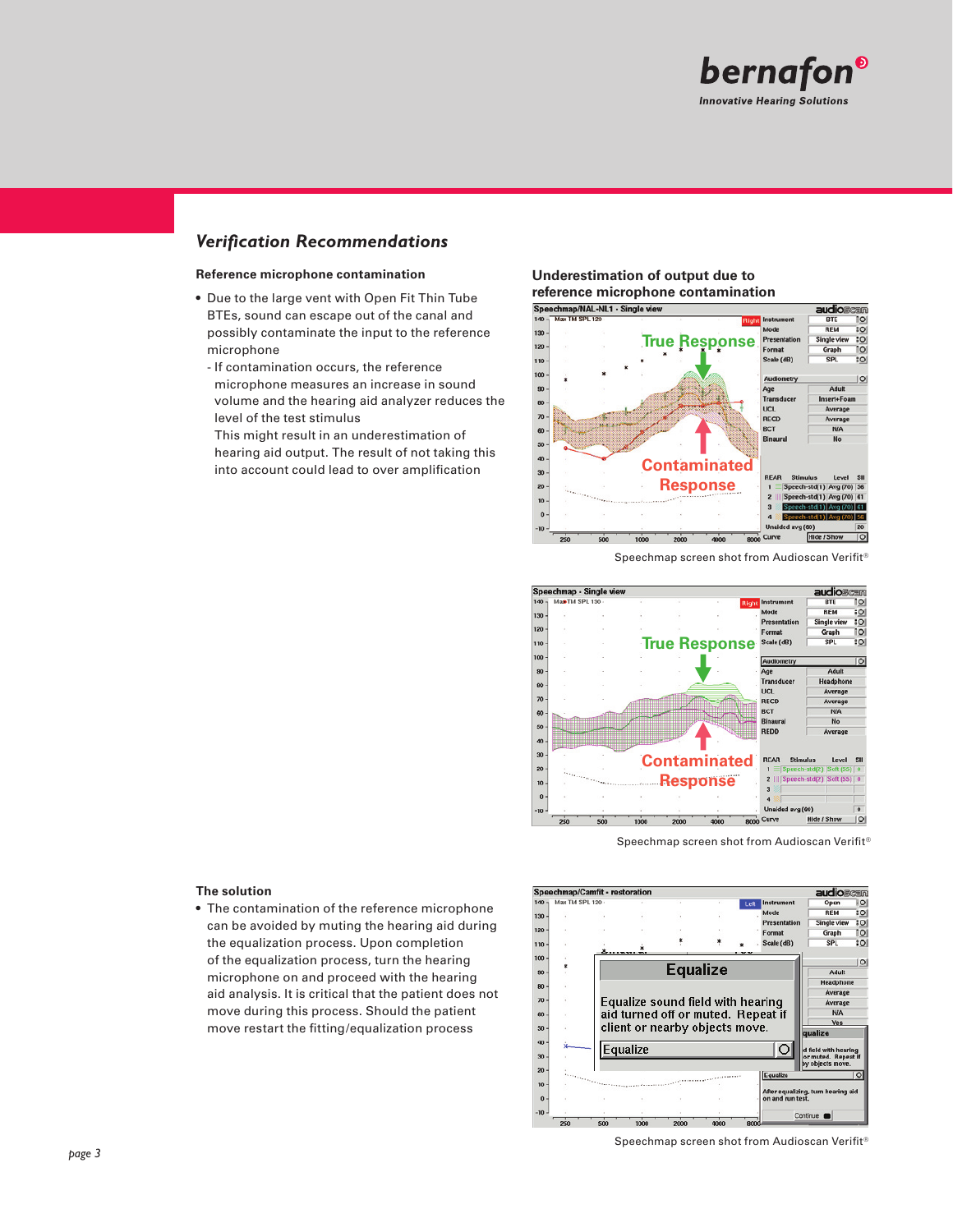

## **Real Ear Verification**

- Always verify Open Fit Thin Tube BTEs on the Real Ear
	- Coupler based measurements do not account for venting effects

**Green = Real Ear Measurement (correct) Purple = Simulated Real Ear Measurement with HA2 coupler (incorrect)**



Speechmap screen shot from Audioscan Verifit<sup>®</sup>

- Simulated REM is not appropriate for Open Fit BTEs because the vent cannot be evaluated accurately
- Ensure adaptive feedback cancellation system is active and is not reducing gain to control for feedback



## *Summary*

- Know what you are verifying
	- Since digital hearing aids delay the signal, amplified and vent-in sounds will likely be in-phase and out-of-phase at different frequencies. When the vent-in sound and amplified sound are approximately the same level, this creates a peaky REAR. If this is a problem, try minimizing or shifting the area of interaction by varying the hearing aid settings
	- **Check final REAR to ensure that response is appropriate**
	- **Preferred method of verification is Real Ear SPL with speech or speech-like stimulus**

Speechmap screen shot from Audioscan Verifit®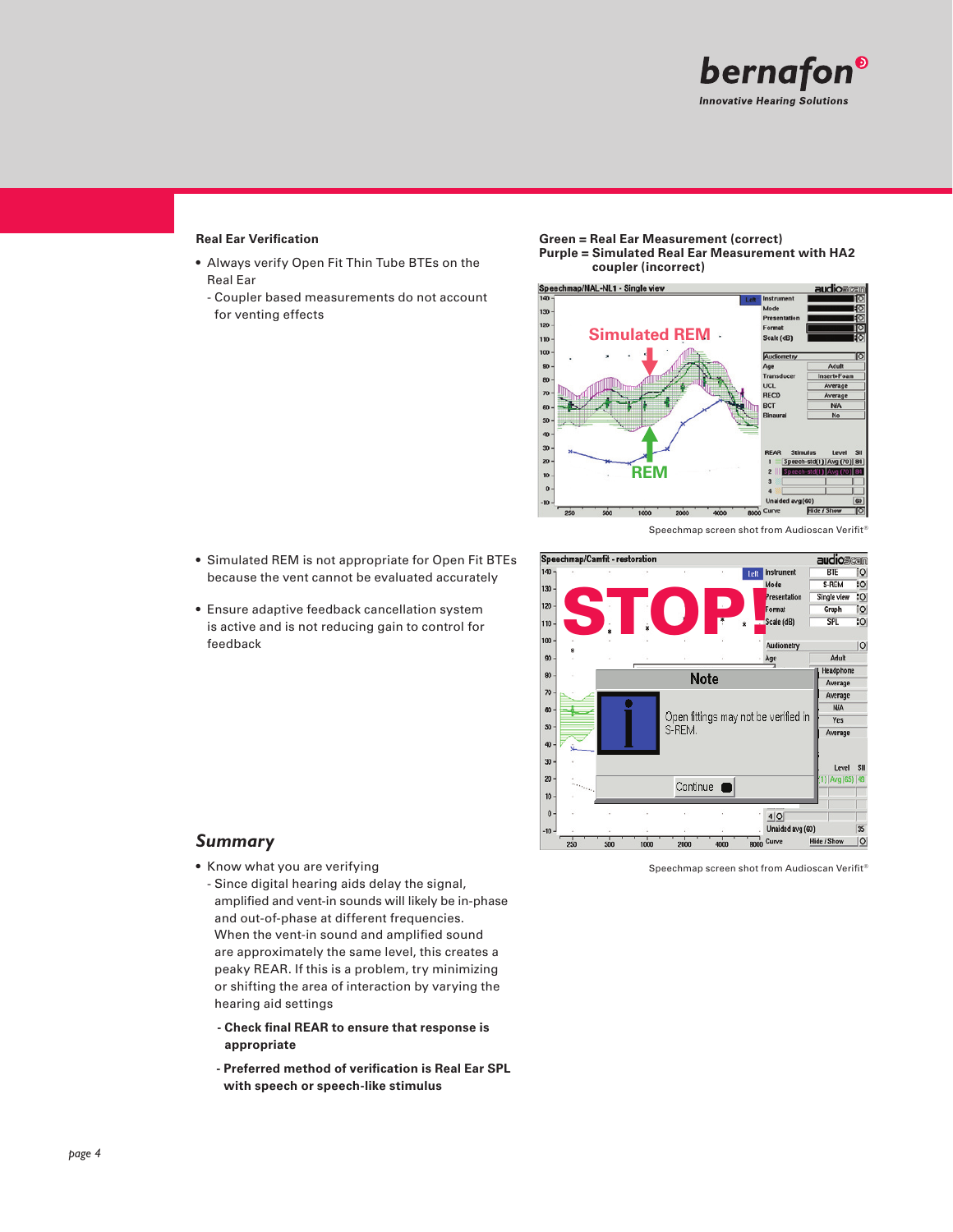

## *Thin Tube Verification Study*

- Method
	- 14 Hearing Aids from 9 manufacturers
	- Set Client Experience level to maximum
	- Set to manufacturer recommended target, and NAL-NL1, DSL [i/o] if available
	- Feedback Manager ran if recommended by manufacturer
	- Verified on the Audioscan Verifit® System
	- Real Ear Verification completed as suggested in Verifit "Help" menu
	- REM calculated using Standard Speech sentence #1 at input levels of 55 and 70dB SPL
	- Estimated Speech Intelligibility Index (SII) was collected for each input level and converted to a predicted percent intelligibility for Connected Speech Test



Manufacturer Recommended First Fit compared to NAL-NL1 and /DSL[i/o] target





DSL[i/o] First Fit compared to DSL[i/o] target